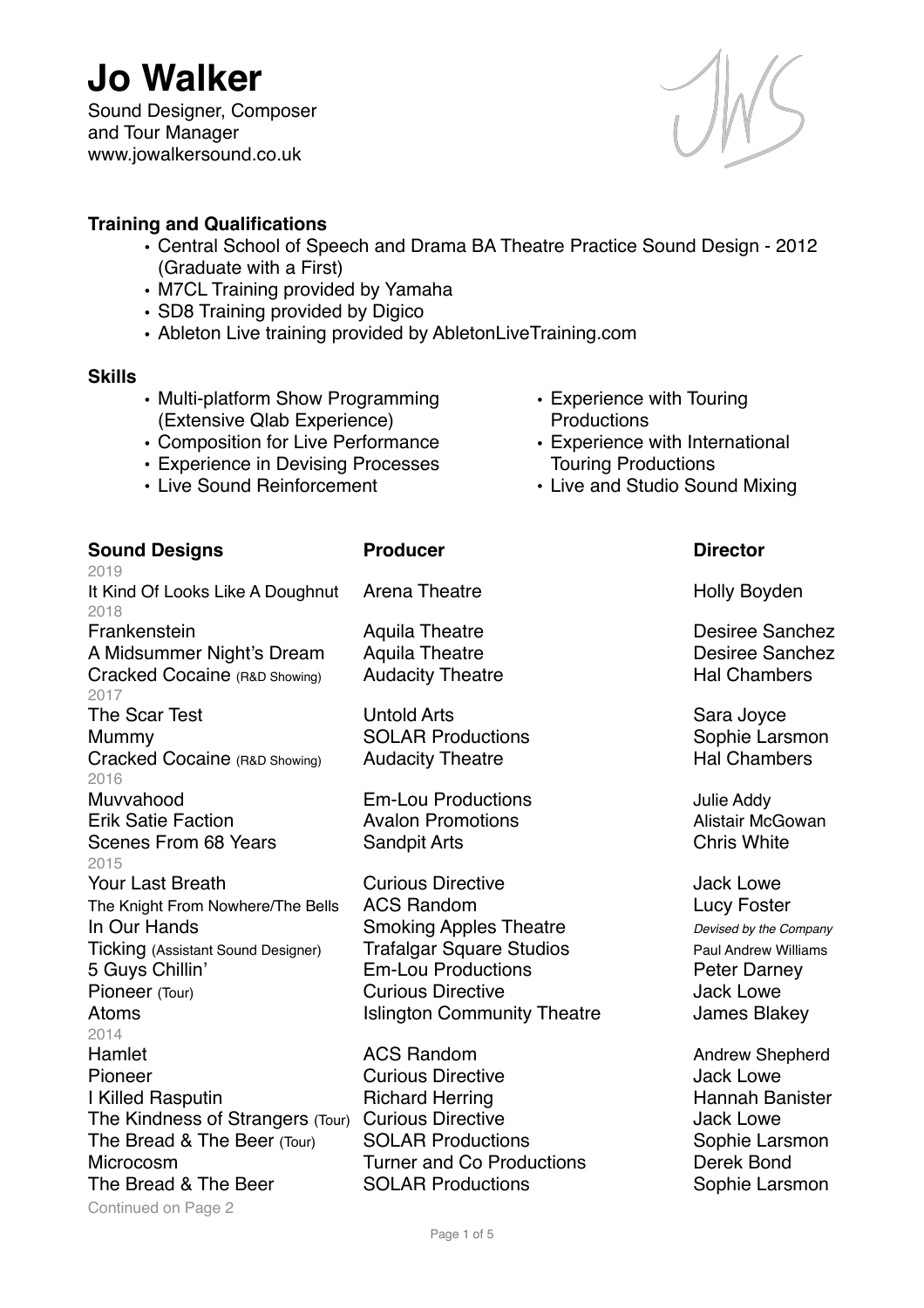Sound Designer, Composer and Tour Manager www.jowalkersound.co.uk

### **Sound Designs Producer Producer Constraining Director Director**

2013 Much Ado About Nothing ACS Random Andrew Shepherd The Barrier **Earwig Arts** Earwig Arts **Example 20** Kirrie Wratten Island Mass **Curious Directive After** Jack Lowe After The Rainfall (Tour) Curious Directive Curious Directive Jack Lowe The Kindness of Strangers Curious Directive Curious Directive Ol' Factory **Curious Directive Curious Directive** Jack Lowe The Engineer's Thumb Dotted Line Theatre **Rachel Warr** Odyssey (Assistant Sound Designer) The Paper Cinema Chris Reed<br>
Forty Five Minutes Cloakroom Theatre Chris Relen Barw Forty Five Minutes **Cloakroom Theatre Forty Five Minutes** 2012 These Bones Of Mine Curious Directive Curious Directive Jack Lowe 2011 2010

After The Rainfall **Curious Directive** After The Rainfall **Curious Directive** Goodnight Mrs Calabash **Columbus** Ovation **Columbus** Controllery Racky Plews Reach Out And Touch Me Cutbox LGB Ben Buratta In The Image Of You Curious Directive Jack Lowe The Grandfathers Ox Theatre Collective Jonathan Jones Your Last Breath (Tour) Curious Directive Curious According the Jack Lowe Painted Babies **South Hampstead High School** John Rowe

As I Lay Dying **Central School of Speech and Drama** Yael Shavit Mysterious Skin **Em-Lou Productions** Peter Darney Epsom Downs **Central School of Speech and Drama** Angie Langfield<br>
Your Last Breath Curious Directive **Cultains** Jack Lowe Curious Directive The Front Room **Cutbox LGB** Ben Buratta The Edge Transport & CSSD Douglas Rintoul

To Be Taken With Water Central School of Speech and Drama Dominic Rouse Zazous! Zazous! Off The Rock Productions Thomas Dingle

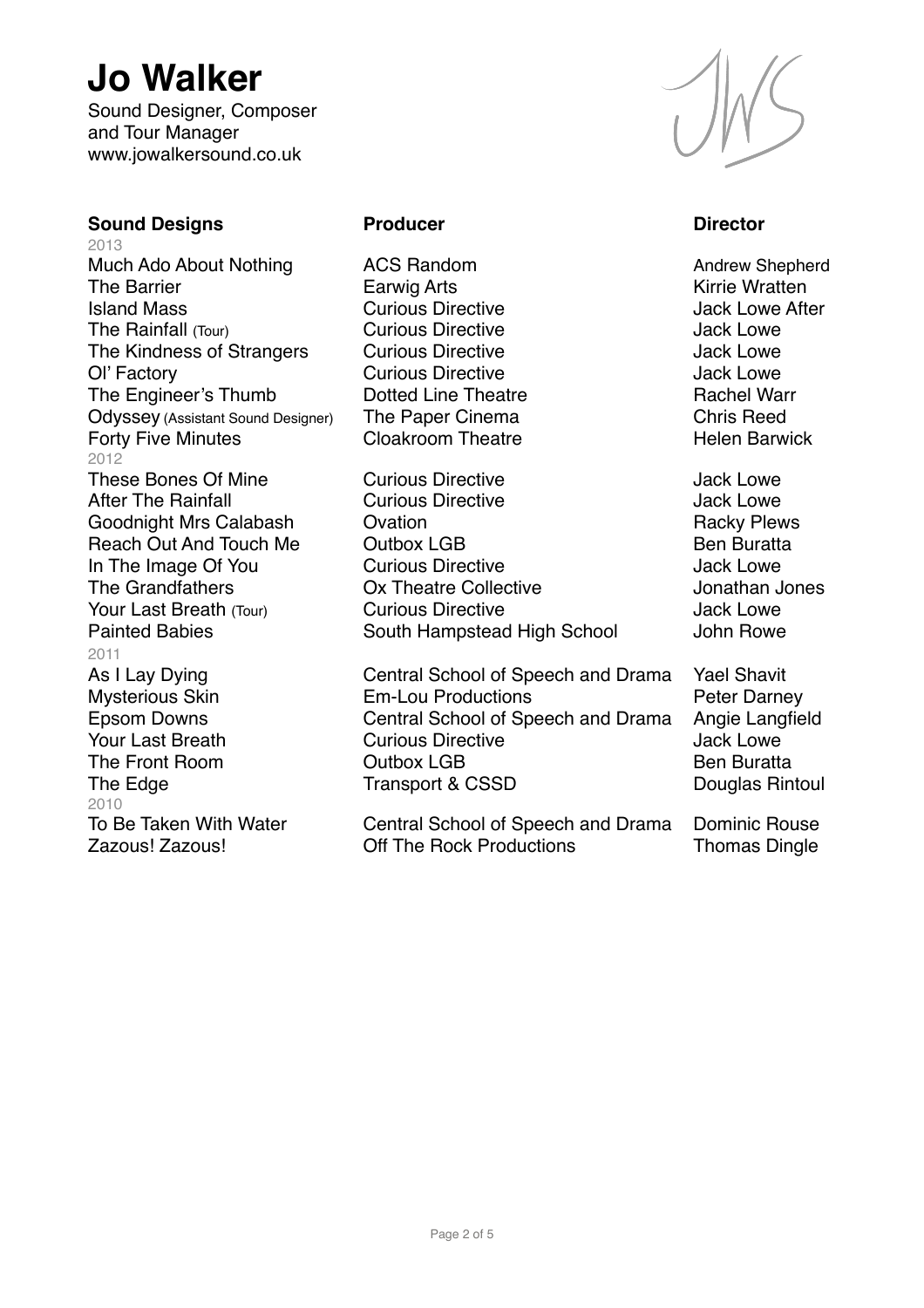Sound Designer, Composer and Tour Manager www.jowalkersound.co.uk



## **Front Of House Engineer**

| The Horne Section - Lock Down Shows                       | 2020       |
|-----------------------------------------------------------|------------|
| Al Murray - Lock Down Shows                               | 2020       |
| Willow May - Live Streamed For DKMS                       | 2020       |
| The Farleys - Live Streamed For Wayfest                   | 2020       |
| Willow May - Live Streamed From River Barn                | 2020       |
| Iain Stirling - Failing Upwards                           | 2020       |
| The Horne Section - Thats How I Like My Tour              | 2019       |
| Al Murray - Landlord of Hope & Glory                      | 2019       |
| The Horne Section - Jam's Session                         | 2016-2018  |
| Al Murray - Pub Landlord's Summer Saloon                  | 2017-2018  |
| Jon Culshaw - The Great British Take Off                  | 2017-2018  |
| Geyser - British Summer Time at Hyde Park                 | 2017       |
| <b>Russell Howard and Friends</b>                         | 2016-2018  |
| Dave Gorman's Screen Guild                                | 2016-2018  |
| <b>Bang Said The Gun</b>                                  | 2016-2017  |
| Russell Howard - Stand Up Central Live                    | 2015-2016  |
| Edinburgh Fringe Avalon Stage Management Crew             | 2012-2017  |
| The Horne Section - Horne Section Question's Session 2015 |            |
| Joe Stilgoe New Songs For Old Souls Christmas Special     | 2015       |
| Joe Stilgoe Songs on Film - The Sequel                    | 2015       |
| Joe Stilgoe New Songs For Old Souls Album Launch          | 2015       |
| Alex Horne - Monsieur Butterfly                           | 2015       |
| Pam Ann - Queen of the Skies (Stockholm)                  | 2015       |
| Blofeld and Baxter Rouges on the Road (Edinburgh)         | 2015       |
| The Horne Section - Milk The Tenderness                   | 2014       |
| Al Murray - Pub Landlord's Southbank Saloon               | 2014-2015  |
| The Horne Section - Live In A Cow                         | 2013       |
| The Paper Cinema's Odyssey Tour                           | 2012-2014  |
| <b>Jersey Dead</b>                                        | 2010-2014  |
| <b>Cine-East Film Festival</b>                            | 2012       |
| Edinburgh Fringe Pleasance Venue Crew                     | 2011       |
| <b>Accidental Festival</b>                                | 2010-2011  |
| <b>Jersey Youth Keswick</b>                               | 2007-2010  |
| <b>Rock Solid Channel Islands</b>                         | 2005-2010  |
| Rock In The Park Jersey                                   | 2006, 2009 |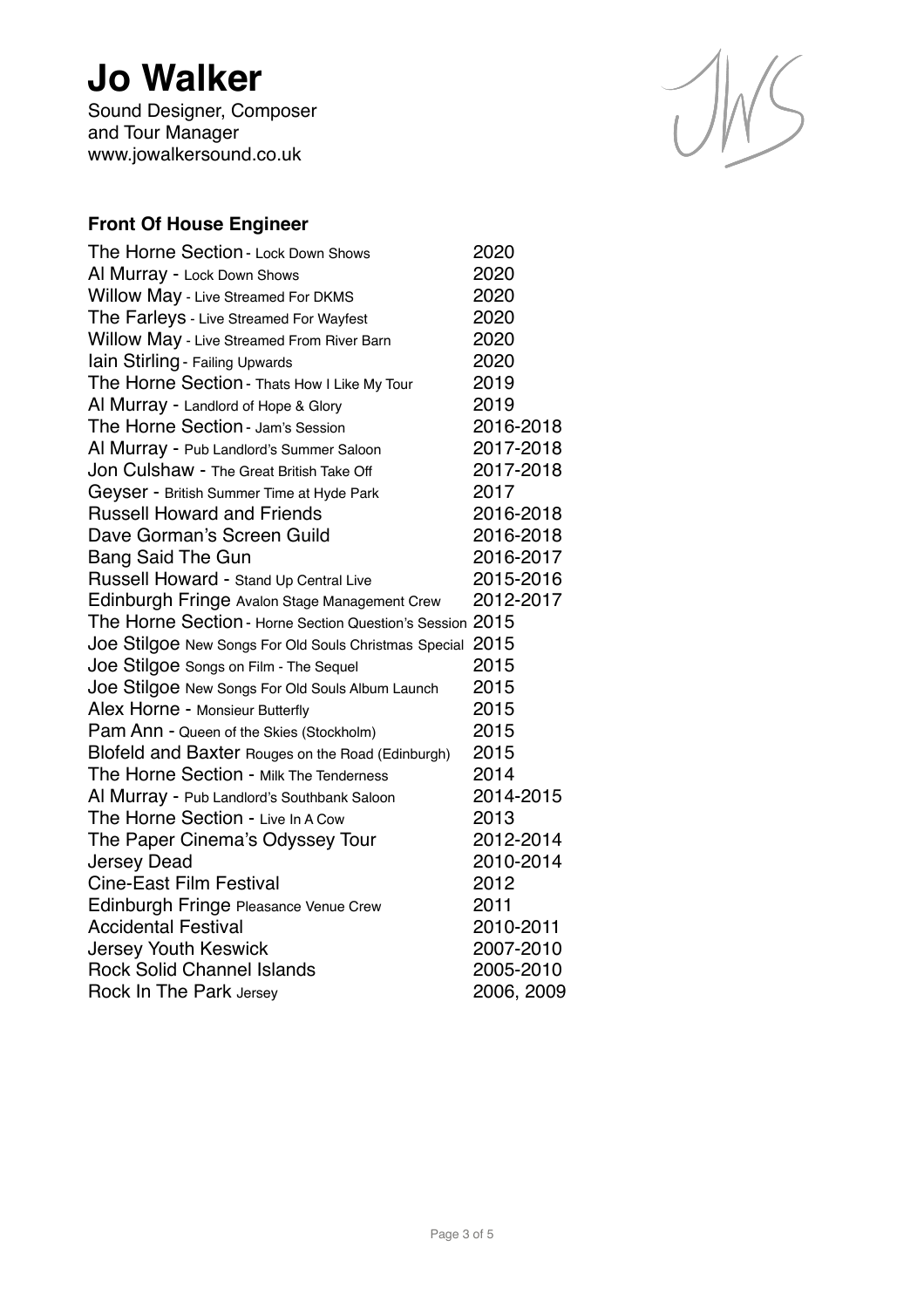Sound Designer, Composer and Tour Manager www.jowalkersound.co.uk



## **Touring Experience**

| lain Stirling<br><b>Failing Upwards</b><br>Tour Manager and<br><b>Front of House</b><br>Engineer<br>2020                             | <b>The Horne Section</b><br>That's How I Like My Tour<br>Tour Manager and<br>Front of House<br>Engineer<br>2019-2020                        | <b>Al Murray</b><br><b>Landlord of Hope &amp; Glory</b><br><b>Technical Production</b><br>Manager and Front of<br><b>House Engineer</b><br>2019 | <b>Fat Cops</b><br><b>Happy Monday's Tour</b><br><b>Support</b><br><b>Technical Production</b><br>Manager and Front of<br>House Engineer<br>2019                                |
|--------------------------------------------------------------------------------------------------------------------------------------|---------------------------------------------------------------------------------------------------------------------------------------------|-------------------------------------------------------------------------------------------------------------------------------------------------|---------------------------------------------------------------------------------------------------------------------------------------------------------------------------------|
| <b>The Horne Section</b><br>The Horne Section Jam's<br><b>Session</b><br>Tour Manager and<br>Front of House<br>Engineer<br>2016-2018 | lain Stirling<br><b>U OK Hun? x</b><br>Tour Manager and<br>Front of House<br>Engineer<br>2018                                               | <b>Jon Culshaw</b><br><b>The Great British Take</b><br>Off<br>Tour Manager and<br>Front of House<br>Engineer<br>2017-18                         | <b>Al Murray</b><br>The Pub Landlord's<br>Saloon<br>Sound Designer and<br>Front of House<br>Engineer<br>2016-2017                                                               |
| <b>Alex Horne</b><br><b>Monsieur Butterfly</b><br>Tour Manager and<br>Front of House<br>Engineer<br>2015                             | <b>The Horne Section</b><br><b>The Horne Section's</b><br><b>Question Session</b><br>Tour Manager and<br>Front of House<br>Engineer<br>2015 | <b>The Horne Section</b><br><b>Milk The Tenderness</b><br>Tour Manager and<br>Front of House<br>Engineer<br>2014 - 2015                         | The Paper Cinema's<br><b>Odyssey</b><br><b>International Tour</b><br>(Georgia, Brazil, Indonesia,<br>Paris, China, New Zealand,<br>Malaysia)<br>Sound Technician<br>2013 - 2014 |
| <b>Curious Directive</b><br><b>Kindness Of Strangers</b><br>Sound and Video<br>Operator and<br>Programmer<br>2014                    | <b>The Horne Section</b><br>Live on Tour<br>Tour Manager and<br>Front of House<br>Engineer<br>2013                                          | <b>Curious Directive</b><br><b>After The Rainfall</b><br>Sound and Video<br>Operator<br>2013                                                    | The Paper Cinema's<br><b>Odyssey</b><br><b>UK and Rural Tour</b><br>Sound Technician<br>2012 - 2013                                                                             |